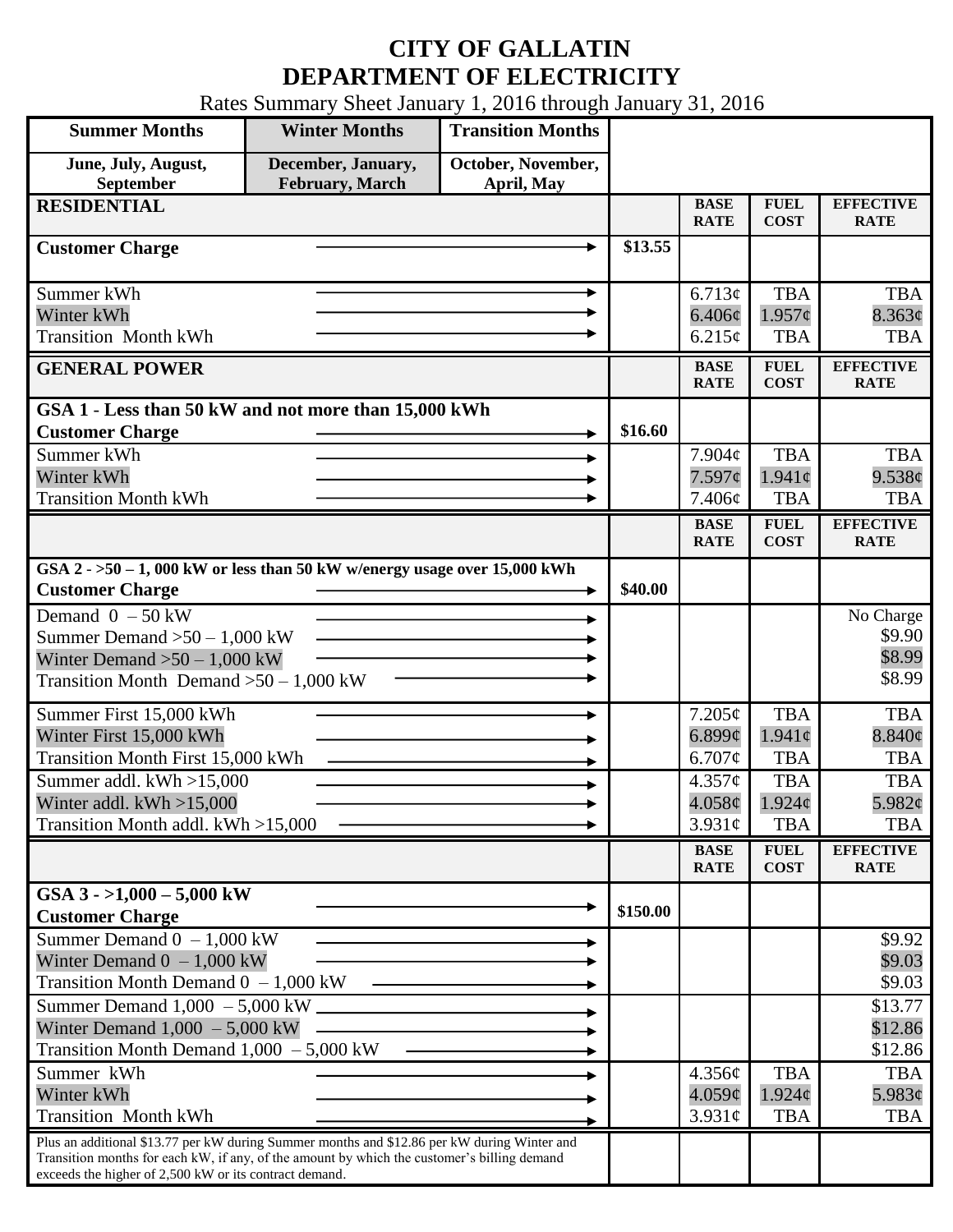## **CITY OF GALLATIN DEPARTMENT OF ELECTRICITY**

Rates Summary Sheet January 1, 2016 through January 31, 2016 Page 2

| <b>Summer Months</b>                                                | <b>Winter Months</b>                  | <b>Transition Months</b>         |         |                            |                            |                                 |
|---------------------------------------------------------------------|---------------------------------------|----------------------------------|---------|----------------------------|----------------------------|---------------------------------|
| June, July, August,<br>September                                    | December, January,<br>February, March | October, November,<br>April, May |         |                            |                            |                                 |
| <b>GENERAL POWER CONTINUE</b>                                       |                                       |                                  |         | <b>BASE</b><br><b>RATE</b> | <b>FUEL</b><br><b>COST</b> | <b>EFFECTIVE</b><br><b>RATE</b> |
| SGSB Demands from $5,001 - 15,000$ kW                               |                                       |                                  |         |                            |                            |                                 |
| <b>Customer Charge</b>                                              |                                       |                                  | \$1,500 |                            |                            |                                 |
|                                                                     | Summer Demand 5,000 - 15,000 kW       |                                  |         |                            |                            | \$19.48                         |
| Winter Demand $5,000 - 15,000$ kW-                                  |                                       |                                  |         |                            |                            | \$16.39                         |
| Transition Month Demand 5,000 - 15,000 kW                           |                                       |                                  |         |                            |                            | \$13.33                         |
| Summer kWh                                                          |                                       |                                  |         | $2.949\mathcal{C}$         | <b>TBA</b>                 | <b>TBA</b>                      |
| Winter kWh                                                          |                                       |                                  |         | 2.508¢                     | $1.855\epsilon$            | $4.363\phi$                     |
| <b>Transition Month kWh</b>                                         |                                       |                                  |         | 2.408¢                     | <b>TBA</b>                 | <b>TBA</b>                      |
|                                                                     |                                       |                                  |         | <b>BASE</b><br><b>RATE</b> | <b>FUEL</b><br><b>COST</b> | <b>EFFECTIVE</b><br><b>RATE</b> |
|                                                                     |                                       |                                  |         |                            |                            |                                 |
| MSB Demands greater than 5,000 kW                                   |                                       |                                  |         |                            |                            |                                 |
| <b>Customer Charge</b>                                              |                                       |                                  | \$1,500 |                            |                            |                                 |
| Onpeak Summer Demand > 5,000                                        |                                       |                                  |         |                            |                            | \$9.52                          |
| Onpeak Winter Demand > 5,000                                        |                                       |                                  |         |                            |                            | \$8.63                          |
| Onpeak Transition Month Demand > 5,000 -                            |                                       |                                  |         |                            |                            | \$8.63                          |
| <b>Max Demand</b>                                                   |                                       |                                  |         |                            |                            | \$2.14                          |
| <b>Offpeak Excess of Contract Demand</b>                            |                                       |                                  |         |                            |                            |                                 |
| Summer                                                              |                                       |                                  |         |                            |                            | \$9.52                          |
| Winter                                                              |                                       |                                  |         |                            |                            | \$8.63                          |
| <b>Transition</b>                                                   |                                       |                                  |         |                            |                            | \$8.63                          |
| Onpeak Summer kWh                                                   |                                       |                                  |         | 5.365 $\phi$               | 2.072¢                     | <b>TBA</b>                      |
| <b>Onpeak Winter kWh</b>                                            |                                       |                                  |         | $4.305\phi$                | $1.855\phi$                | 6.160¢                          |
| <b>Onpeak Transition Month kWh</b>                                  |                                       |                                  |         | $3.331\phi$                | 2.058¢                     | <b>TBA</b>                      |
| Offpeak Summer kWh First 200 HUD                                    |                                       |                                  |         | 3.042 <sub>c</sub>         | <b>TBA</b>                 | <b>TBA</b>                      |
| Offpeak Summer kWh Next 200 HUD ·                                   |                                       |                                  |         | 0.284¢                     | <b>TBA</b>                 | <b>TBA</b>                      |
| <b>Additional HUD</b>                                               |                                       |                                  |         | $0.046\phi$<br>$3.250\phi$ | TBA                        | <b>TBA</b><br>$5.105\phi$       |
| Offpeak Winter kWh First 200 HUD<br>Offpeak Winter kWh Next 200 HUD |                                       |                                  |         | $0.284\phi$                | $1.855\phi$<br>$1.855\phi$ | $2.139\mathcal{C}$              |
| <b>Additional HUD</b>                                               |                                       |                                  |         | $0.046\phi$                | 1.885¢                     | $1.901\phi$                     |
| Offpeak Transition kWh First 200 HUD                                |                                       |                                  |         | $3.331\phi$                | 1.880¢                     | <b>TBA</b>                      |
| Offpeak Transition kWh Next 200 HUD                                 |                                       |                                  |         | 0.284¢                     | <b>TBA</b>                 | <b>TBA</b>                      |
| <b>Additional HUD</b>                                               |                                       |                                  |         | $0.046\phi$                | <b>TBA</b>                 | TBA                             |